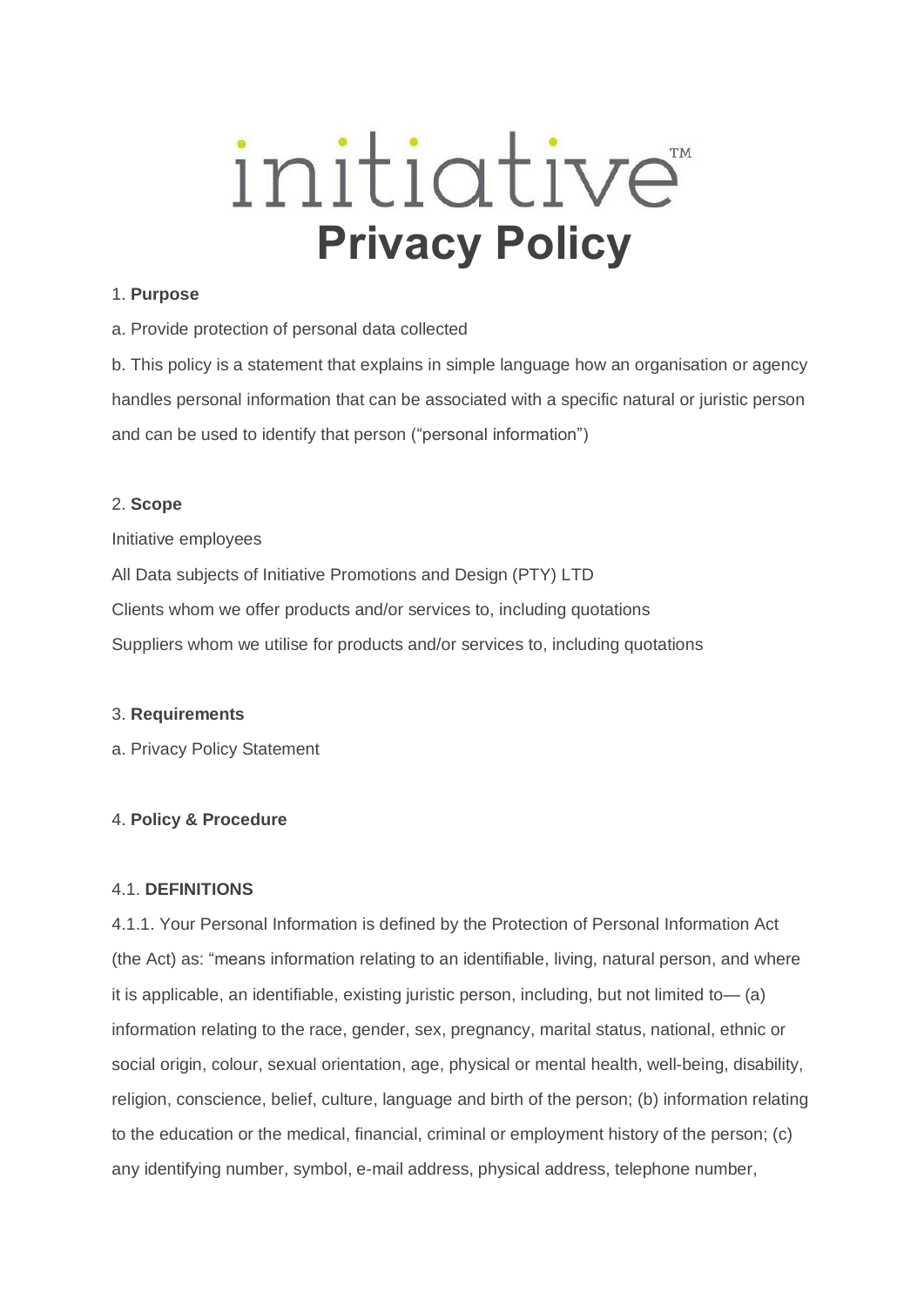location information, online identifier or other particular assignment to the person; (d) the biometric information of the person; (e) the personal opinions, views or preferences of the person; (f) correspondence sent by the person that is implicitly or explicitly of a private or confidential nature or further correspondence that would reveal the contents of the original correspondence; (g) the views or opinions of another individual about the person; and (h) the name of the person if it appears with other personal information relating to the person or if the disclosure of the name itself would reveal information about the person"

4.1.2. Acceptance: By accepting this policy, you are deemed to have read, understood, accepted, and agreed to be bound by all its terms.

4.1.3. Personal Information includes;

4.1.3.1. certain information collected to engage in business (including quotations) as well as 4.1.3.2. optional information that you provide to us voluntarily

#### 4.1.4. Company information

4.1.4.1. Includes personal information as well as other information, for example Company / CC / business name (if applicable) Company / CC / business registration number / VAT Registration Number (if applicable) Company Addresses (Physical and Postal) Company Contact Information (telephone, email, fax, etc) Bank account details and confirmation letter (if applicable) Contact person Full Name Contact person Identity Number (if applicable) Contact person Contact Number (if applicable) We will not collect, use or disclose sensitive information (such as information about racial or ethnic origins or political or religious beliefs, where relevant) except with your specific consent or in the circumstances permitted by law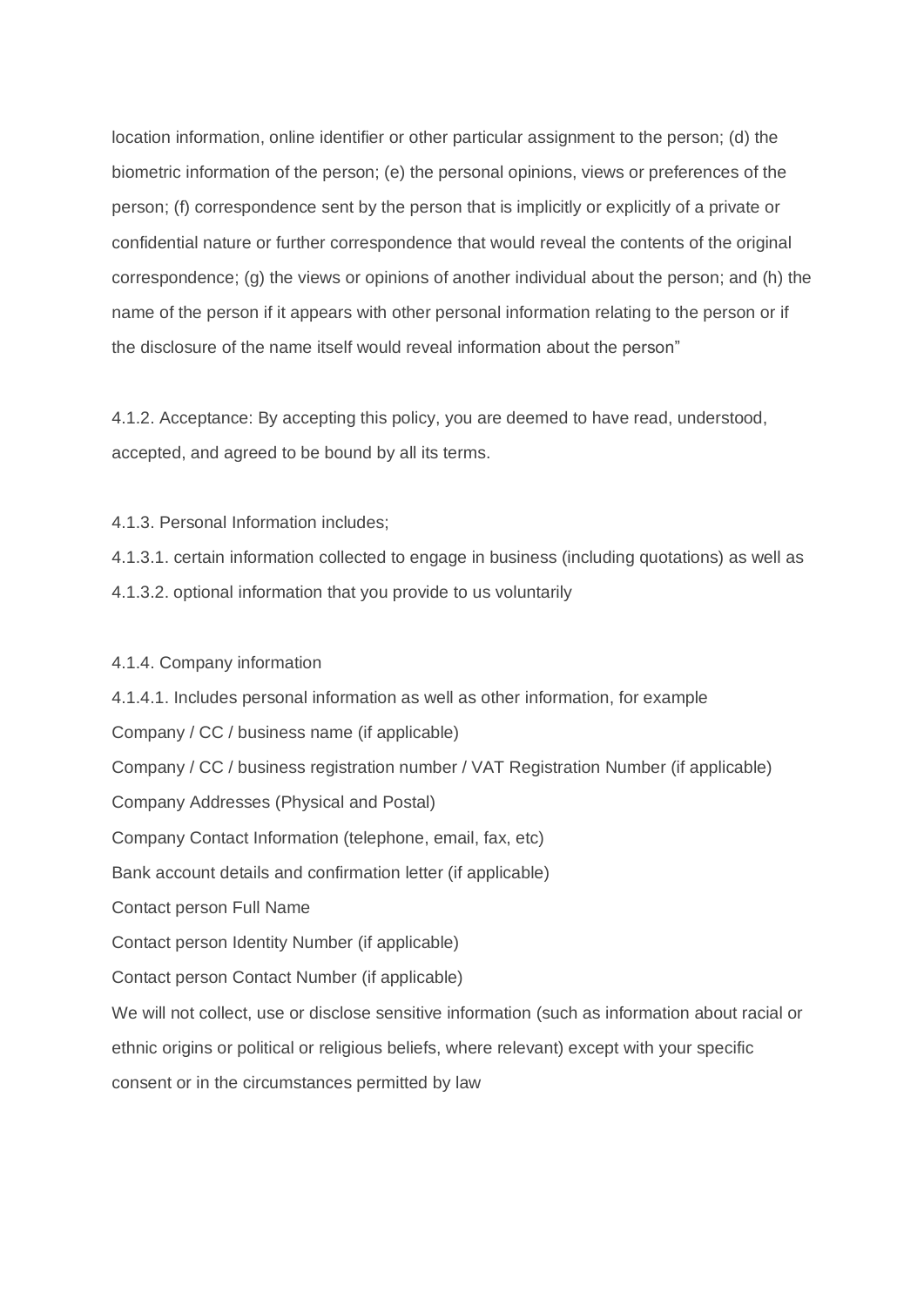#### 4.1.5. Optional information

4.1.5.1. This includes artwork, images, content or products that you decide to email, upload or electronically deliver in order to facilitate your request for a quotation or order goods/ services from us

## 4.2. **POLICY**

4.2.1. Collection on quotation or order/services request

4.2.1.1. When you request a quotation or order goods/ services from us, you will be asked to provide us with information on a voluntary basis ("company information") to load onto our Workbook System and SAGE Accounting System.

4.2.1.2. Similarly when we request a quotation or order goods/ services from a supplier, you will be asked to provide us with information on a voluntary basis ("company information") to load onto our Workbook System and SAGE Accounting System.

4.2.1.3. You may also provide additional information to us on a voluntary basis ("optional information").

#### 4.2.2. Consent to collection

4.2.2.1. We will obtain your consent to collect personal information:

- in accordance with applicable law; and

- when you provide us with any company information or optional information.

4.2.3.In line with the 8 Conditions in the Protection of Personal Information Act, 4 of 3013 (the Act),

#### 4.2.3.1. We;

- Accept joint responsibility and accountability with you to responsibly manage and protect your Personal and Company Information when providing our services and solutions to you; - Undertake to receive, only from you, and process the Personal and Company Information that is necessary for the purpose to assist you with your required solutions, conclude the necessarily related agreements and consider the legitimate legal interests of everyone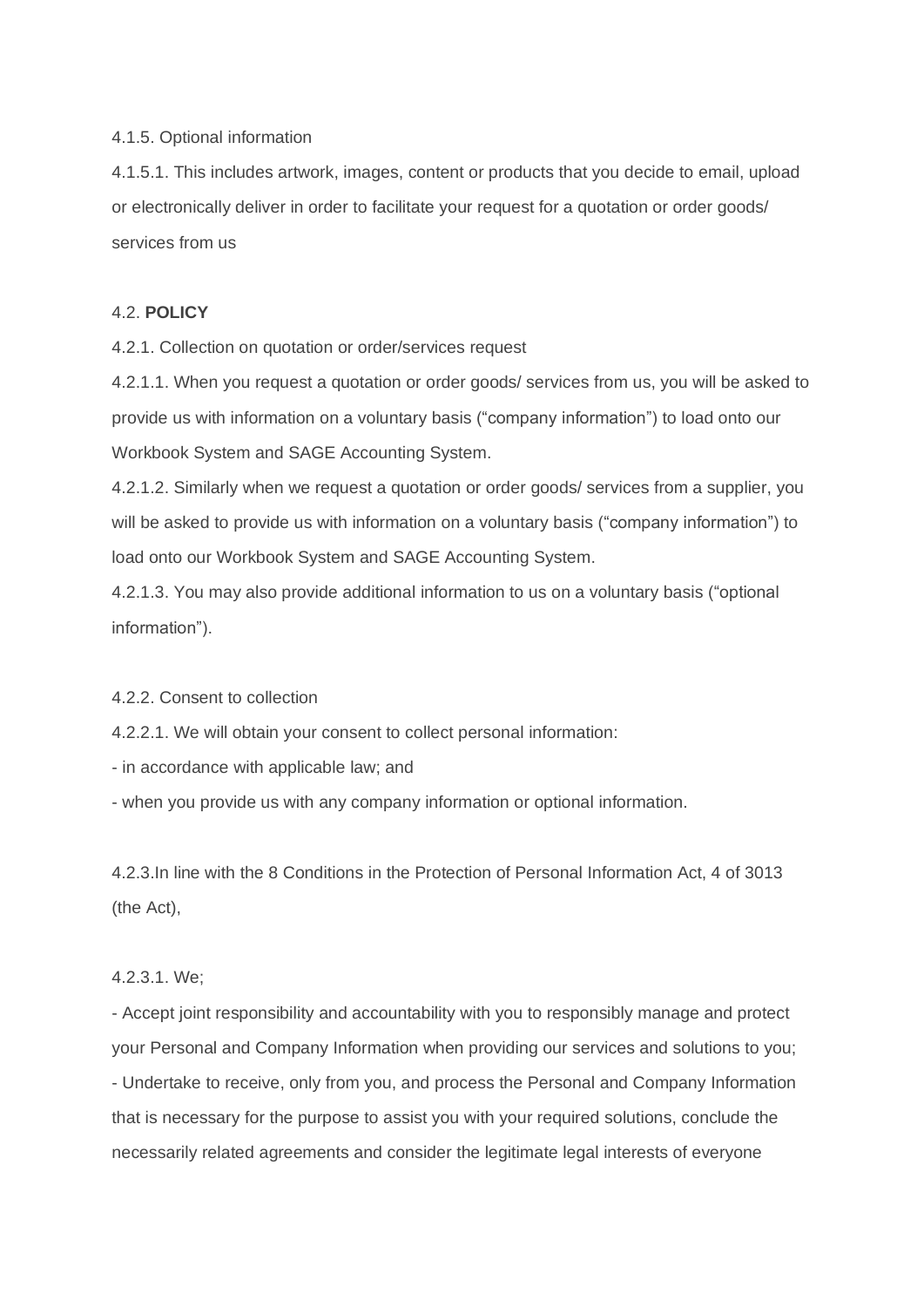concerned, as required by the Act and to respect your right to withdraw your consent for the processing of your Personal and Company Information;

- Undertake to only use your Personal and Company Information for the purpose required to assist you or provide solutions to you;

- Undertake not to share or further process your Personal and Company Information with anyone if not required for assisting you with your solutions or by the law;

- Undertake to be open and transparent and notify you as and when required by law

regarding why and how your Personal and Company Information needs to be collected; •

Undertake to safeguard and protect your Personal and Company Information in our

possession;

- Undertake to freely confirm what Personal and Company Information we have, to update and correct the Personal and Company Information, and to keep it for no longer than legally required.

4.2.3.2. We or the companies who provide or assist us with the solutions required, need to collect, use, and keep your Personal and Company Information as prescribed by relevant laws and regulations and for reasons such as:

- Providing you with advice, products or services that suit your needs as requested, and to maintain our relationship;
- To respond to your queries;
- To verify your identity and to conduct credit reference searches;
- To issue, administer and manage your orders and procurement processes;
- To process information required for doing campaigns, artwork, processing orders and planning deliveries as well as processing documentation for processing of artwork and goods on your behalf;
- To notify you of new products and developments that might be of interest to you;
- To conduct credit reference searches or verification, only if you authorise this or if it's a requirement to provide your solutions to you;
- To receive/ make payment from/ to you for goods supplied or services rendered;
- To confirm and verify your identity or to verify that you are an authorised user for security purposes;
- For operational purposes required to assist you with the solutions you require;
- To confirm, verify and update your details;
- For audit and record-keeping purposes;
- In connection with possible requirements by the Information Regulator or other Government agencies allowed by law, legal proceedings, or court rulings.